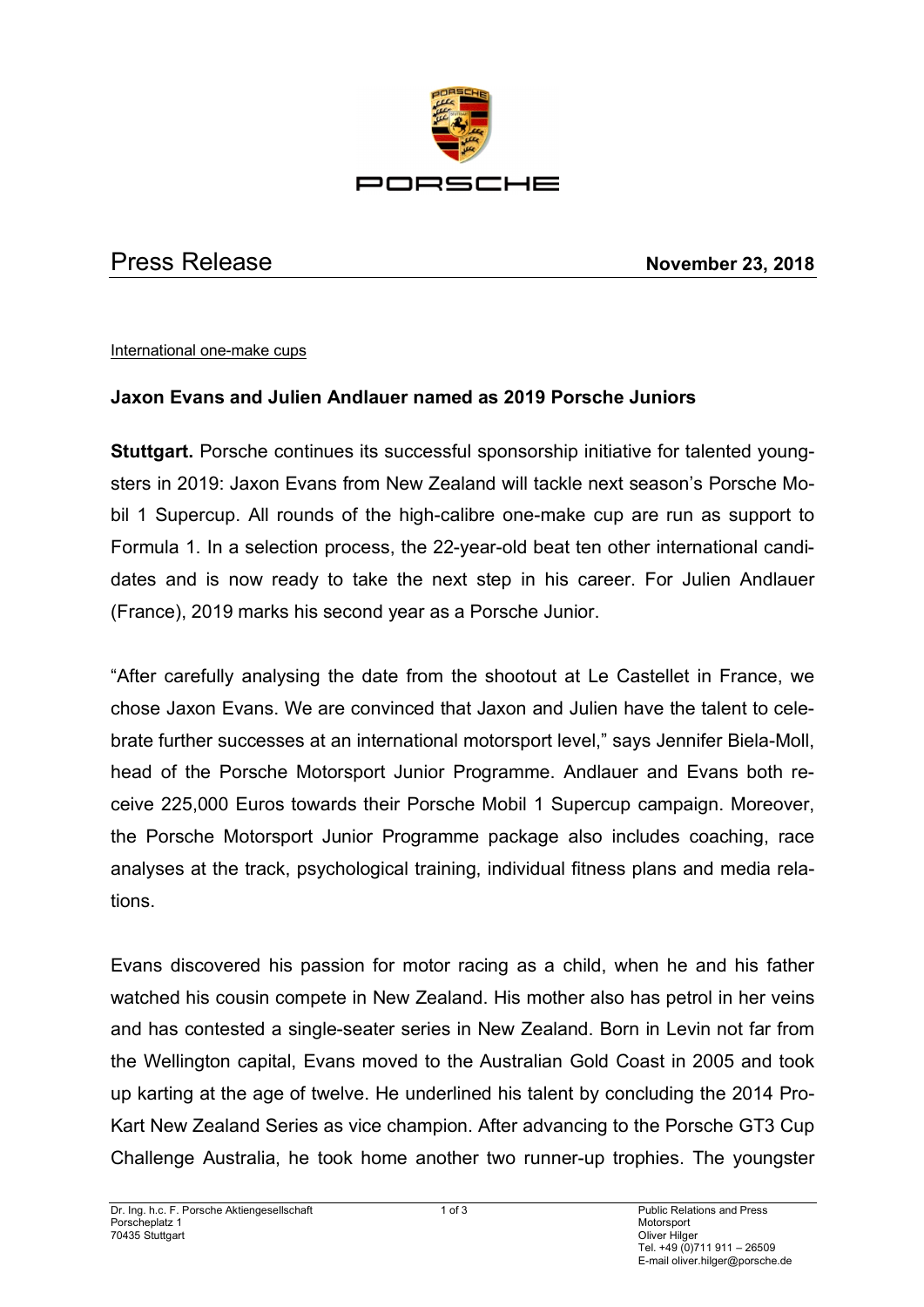contested the Porsche Carrera Cup Australia for the first time in 2017. After scoring fifth overall at his debut season, in 2018 he had good reason to celebrate: Evans won the Porsche Michelin Junior Programme Australia and secured the title in the Australian Carrera Cup. For 2019, he now steps up the motorsport career ladder to drive a 485 hp Porsche 911 GT3 Cup in the Porsche Mobil 1 Supercup.

"Winning the shootout and receiving backing as a Porsche Junior is a dream come true. Matt Campbell took this step in 2017 and his career has developed well. I'm looking forward to this exciting new chapter in my life," says Evans. As his role model, the new junior racing driver mentions the current Porsche Young Professional Campbell as well as his compatriot Earl Bamber. "To be crowned Supercup champion in his first season and then to score overall victory at Le Mans a year later – now that's impressive." This success story is typical of the Porsche Mobil 1 Supercup as a stepping stone into international GT racing. Out of the current 23-strong squad of works drivers and Porsche Young Professionals, nine drivers came up through the one-make cup ranks.

In 2019, Julian Andlauer contests his second year as a Porsche Junior. After the Frenchman clinched first place in the 2017 Porsche Carrera Cup France, he moved up into the Supercup the following year. In this year's international one-make cup series, the 19-year-old finished in fourth overall. Andlauer performed particularly well at the double-header season finale in Mexico City: On the Autódromo Hermanos Rodríguez the racer from Lyon won both races. Andlauer also achieved a podium result in Spielberg (Austria) and Budapest (Hungary).